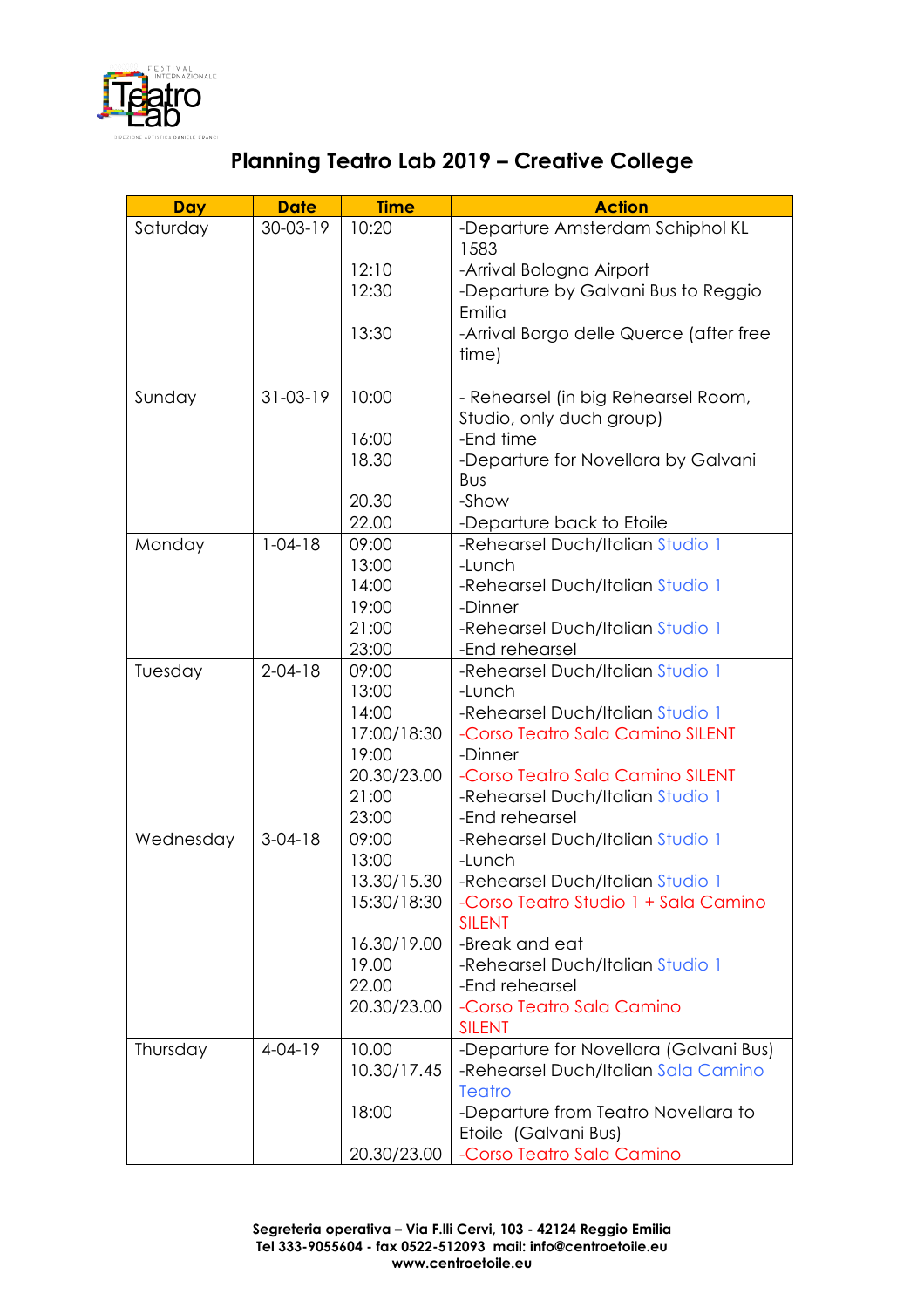

| -Departure from Etoile to Teatro<br>Friday<br>$05-04-19$<br>9:00<br>Novellara (Galvani Bus)<br>18.00<br>-Departure from Teatro Novellara to<br>Etoile (Galvani Bus) |
|---------------------------------------------------------------------------------------------------------------------------------------------------------------------|
|                                                                                                                                                                     |
|                                                                                                                                                                     |
|                                                                                                                                                                     |
|                                                                                                                                                                     |
| -Departure from Etoile to Teatro<br>$06 - 04 - 19$<br>08:00<br>Saturday                                                                                             |
| Novellara (Galvani Bus)                                                                                                                                             |
| -SHOW<br>10:00                                                                                                                                                      |
| 14:00<br>-Departure from Teatro Novellara to                                                                                                                        |
| Etoile (Galvani Bus)                                                                                                                                                |
| $07 - 04 - 19$<br>FREE TIME IN BORGO<br>Sunday                                                                                                                      |
|                                                                                                                                                                     |
| 10.30<br>Monday<br>08-04-19<br>-Workshop with make up artist Giulia                                                                                                 |
| Miani                                                                                                                                                               |
| 14.45<br>- Departure from Etoile to Nuovo                                                                                                                           |
| <b>Balletto Classico NBC (by Galvani Bus)</b>                                                                                                                       |
| 15.15/17.15<br>- Workshop at NBC                                                                                                                                    |
| 17.15<br>- Departure from NBC to Etoile (by                                                                                                                         |
| Galvani Bus)                                                                                                                                                        |
| 9.00<br>- Departure for Campagnola, Factory<br>Tuesday<br>$09 - 04 - 19$                                                                                            |
| of Parmiggiano Reggiano (BY PRIVAT                                                                                                                                  |
| BUS)                                                                                                                                                                |
| 11.30<br>- Departure from Campagnola to                                                                                                                             |
| center Reggio Emilia (BY PRIVAT BUS)                                                                                                                                |
| 12.00<br>- Visit Center Reggio Emilia                                                                                                                               |
| 16.54<br>- Departure for Etoile (by public                                                                                                                          |
| bus) Linea 2 CASERMA ZUCCHI                                                                                                                                         |
| - Corso Teatro Studio 1 SILENT<br>17.00/18.30                                                                                                                       |
| 20.30/23.00<br>- Corso Teatro Studio 1 SILENT                                                                                                                       |
| PREPARE CAFFETTERIA FOR WORKSHOP<br>$10-04-19$<br>Wednesday                                                                                                         |
| 10.00/14.00<br>-Workshop in Officina gastronomica BY                                                                                                                |
| <b>CAR</b>                                                                                                                                                          |
| 12.00/18.00<br>-Workshop with Hair Style (no official, I                                                                                                            |
| check the official time) BY CAR                                                                                                                                     |
| -Corso Teatro Studio 1 e sala Camino<br>15.30/18.30                                                                                                                 |
| <b>SILENT</b>                                                                                                                                                       |
| 16.00<br>-Workshop Francesco Marchesi                                                                                                                               |
| Caffetteria                                                                                                                                                         |
| 18.00<br>-End Workshop with Francesco                                                                                                                               |
| Marchesi                                                                                                                                                            |
| -Corso Teatro Studio 1 SILENT<br>20.30/23.00                                                                                                                        |
| 18.30/22.00<br>-Workshop in Officina gastronomica BY                                                                                                                |
| <b>CAR</b>                                                                                                                                                          |
| $11-04-19$<br>10.00<br>-Departure from Etoile to Bologna<br>Thursday                                                                                                |
| (Galvani Bus)                                                                                                                                                       |
| -Departure from Bologna to Etoile<br>17.00                                                                                                                          |
| (Galvani Bus)                                                                                                                                                       |
| FREE TIME IN BORGO<br>Friday<br>$12-04-19$                                                                                                                          |
| Cleaning the space                                                                                                                                                  |